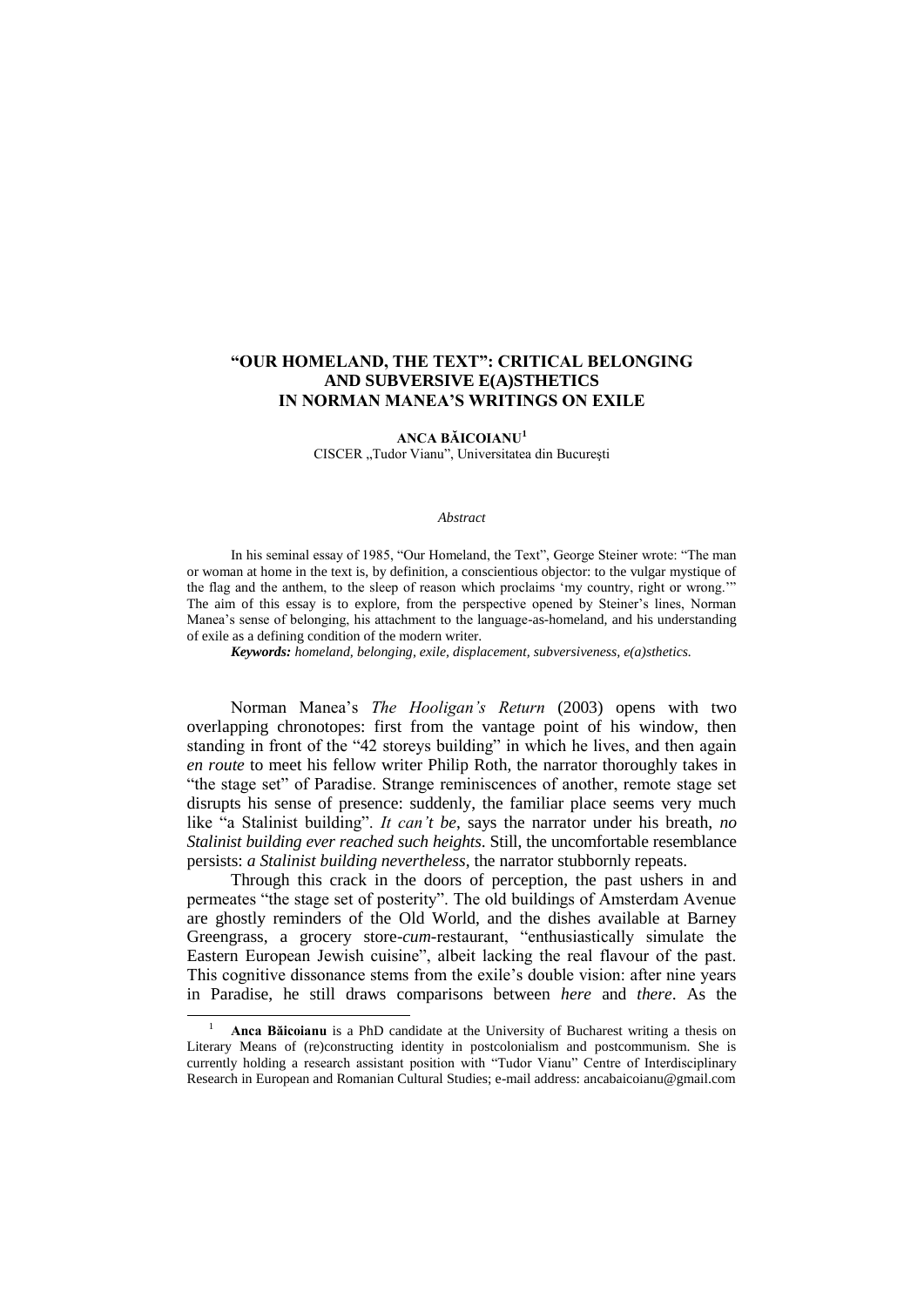examples multiply, the present location becomes uncanny: the real is derealised by the irruption of the past.

In his essay *The Uncanny* (1919), Freud mentions two contrastive meanings of the word *heimlich*: on the one hand, it describes what is homely (or homelike), familiar, tame, comfortable; on the other, it refers to something that is concealed, kept from sight, withheld, so that others do not get to know about it. *Unheimlich*, translated into English as "uncanny", is rarely used as opposite for the second meaning; in its most common understanding, it designates something unfamiliar and therefore unsettling, either because of its strangeness or in virtue of its extreme novelty. However, by slowly unfolding these two different meanings, Freud concludes that the notion of something hidden, unconscious or withdrawn from knowledge makes *heimlich* and *unheimlich* fuse into one, so that the same word comes to designate a thing and its exact opposite:

What interests us most [...] is to find that among its different shades of meaning the word *heimlich* exhibits one which is identical with its opposite, *unheimlich*. What is *heimlich* thus comes to be *unheimlich*. [...] In general we are reminded that the word *heimlich* is not unambiguous, but belongs to two sets of ideas, which without being contradictory are yet very different: on the one hand, it means that which is familiar and congenial, and on the other, that which is concealed and kept out of sight. The word *unheimlich is only used customarily, we are told, as the contrary of the first signification, and not of the second. Sanders tells us nothing concerning a possible genetic connection between these two sorts of meanings. On the other hand, we notice that Schelling says something which throws quite a new light* on the concept of the "uncanny", one which we had certainly not awaited. According to him everything is uncanny that ought to have remained hidden and secret, and yet comes to light (author's emphasis) (Freud 2001 [1919]: 293).

This kind of ambivalence is the exile"s intimate, withheld truth. In Paradise one may well be "better off than in whatever country", as the narrator ironically reminds his friend, quoting the words of the Polish poet Zbigniew Herbert, and yet life in exile is unreal. This is a world with no past, where "what really matters is the present moment", and which grants its inhabitants complete immunity: unlike "the first life", where people were inescapably attached to all kinds of trivial things, here one can "indifferently move on".

The irony is obvious, and yet there"s more to this observation than that. The narrator constantly describes his life in exile as an "afterlife", "the life after death" or "the other world", and himself as a "survivor". Kataryna Jerzak rightfully states that the word "survivor" should be read here in its etymological sense, derived from the Latin *supervivere*. What the narrator implies is not only that he physically survived the concentration camp in Transnistria or the Ceauşescu regime, but also that he is somehow above or on the surface of life:

To survive is to be beyond life, next to life, but not in it. This may not be an ideal situation for a human being, but it offers a writer, if he can harness it, an extra vision, a supplemental perspective. Such a writer is an inner outsider. He is, to all appearances, a participant in life,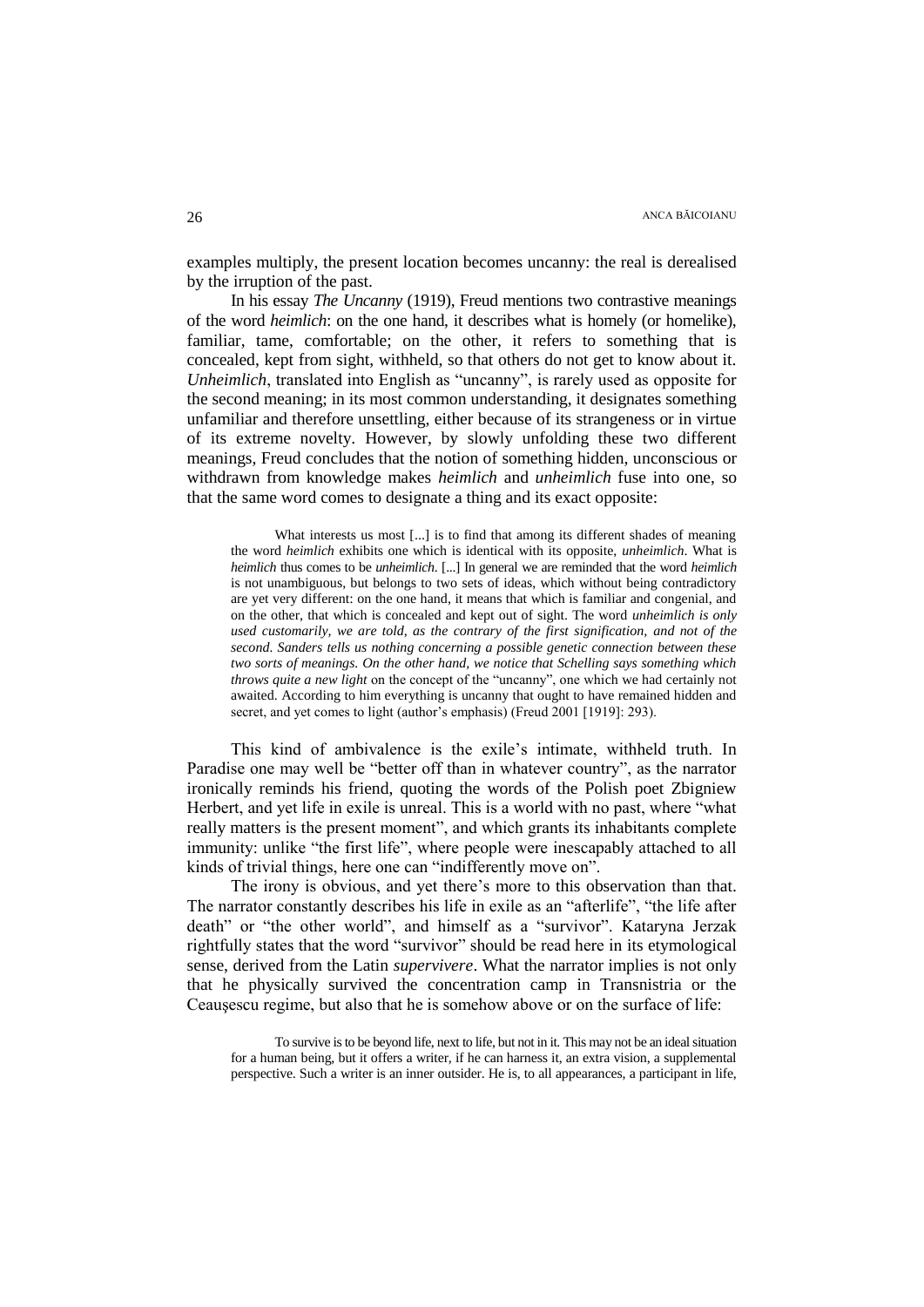"OUR HOMELAND, THE TEXT": CRITICAL BELONGING AND SUBVERSIVE E(A)STHETICS IN NORMAN MANEA"S WRITINGS ON EXILE 27

but he is also elsewhere. As a writer he imports that elsewhere – landscapes, languages, people, events – and they intersperse with his here and now (Jerzak 2008: 83).

This is all the more true given that Manea was already fully equipped to deal with such a location. For him, "the condition of precariousness" is intrinsic to the writer"s vocation. His position is a liminal one, at the frontier between life and art, fiction and reality. Regardless of his age, gender, ethnicity or language, the writer is – and must be, in Manea"s view – marginal, nonaligned, peripheral, "someone dissenting even from dissent" (2003: 17). (S)he is rooted in "the fundamental ambiguity of art": belonging to life, like any other person, (s)he does so only partially, in so far as (s)he swings between the world (s)he contemplates and the one of his/ her creation, which is almost the same, but not quite<sup>2</sup>.

This diasporic situation only sharpens the critical edge of the writer"s work. Aware of the constructedness of reality, the writer is bound to question received ideas, clichés, and foundational myths. (S)he witnesses and enacts what George Steiner calls "the mortal clash between politics and verity" in search of a textual, poetic truth that must be preserved at all costs.

The search for truth is central to *The Hooligan"s Return*, and Manea pursues it at both an ethical and textual level. Writing, even at its most "literary", is a summons to responsible response, to answerability in the most rigorous sense, hence the thorough separation between fact and fiction. In this unusual memoir, real and fictional elements fuse, but do not mingle: the passage from one type of element to the other is carefully delineated. Thus, for the averted reader, vagueness, metaphors, intertextual allusions, lacunae, and wordplay are strategies of unveiling, rather than concealing a multilayered meaning:

Manea sees the careful separation between fact and fiction as an ethical obligation and, in this sense, his memoir is both historically and internally verifiable, in the strictest sense. Moreover, the reader feels that even when the author opens fictional "windows" on possibility or dramatizes meditative passages, the end is always the truth, including, to be sure, the personal truth, with its more complicated and ambivalent zones. The memoirist conveys the sense that he feels under a double obligation: to tell the truth, however painful, and not to simplify it, not to resort to formulas or clichés, not to trivialize it. The task of the genuine writer, as Manea knows well, is not to simplify but to *desimplify*. For the truth is never simple. (Călinescu 2008: 27-8).

This attitude is very similar to that of the scholar, the cleric, "the keeper of the book" as described by George Steiner in his 1985 essay "Our Homeland, the Text". It is worth mentioning that "scholar" or "cleric" is not employed

 $\overline{a}$ 

<sup>2</sup> "Scriitorul, evreu sau neevreu, se află, prin însăși natura vocației sale, în ambiguitatea funciară a artei. Aparţine vieţii, ca orice om. Totuşi, nu-i aparţine decât parţial? Tulbure pendulare... relaţie fluidă şi greu de fixat, pentru că din această lume, pe care o contemplă şi o suportă nu întotdeauna cu încântare, se naşte alta, care îi seamănă şi nu prea, care o cuprinde, dar nu cu totul, care îi caută esenţa, aflată poate adesea dincolo de ea, nu neapărat în miezul ei." (Manea 2008a: 46).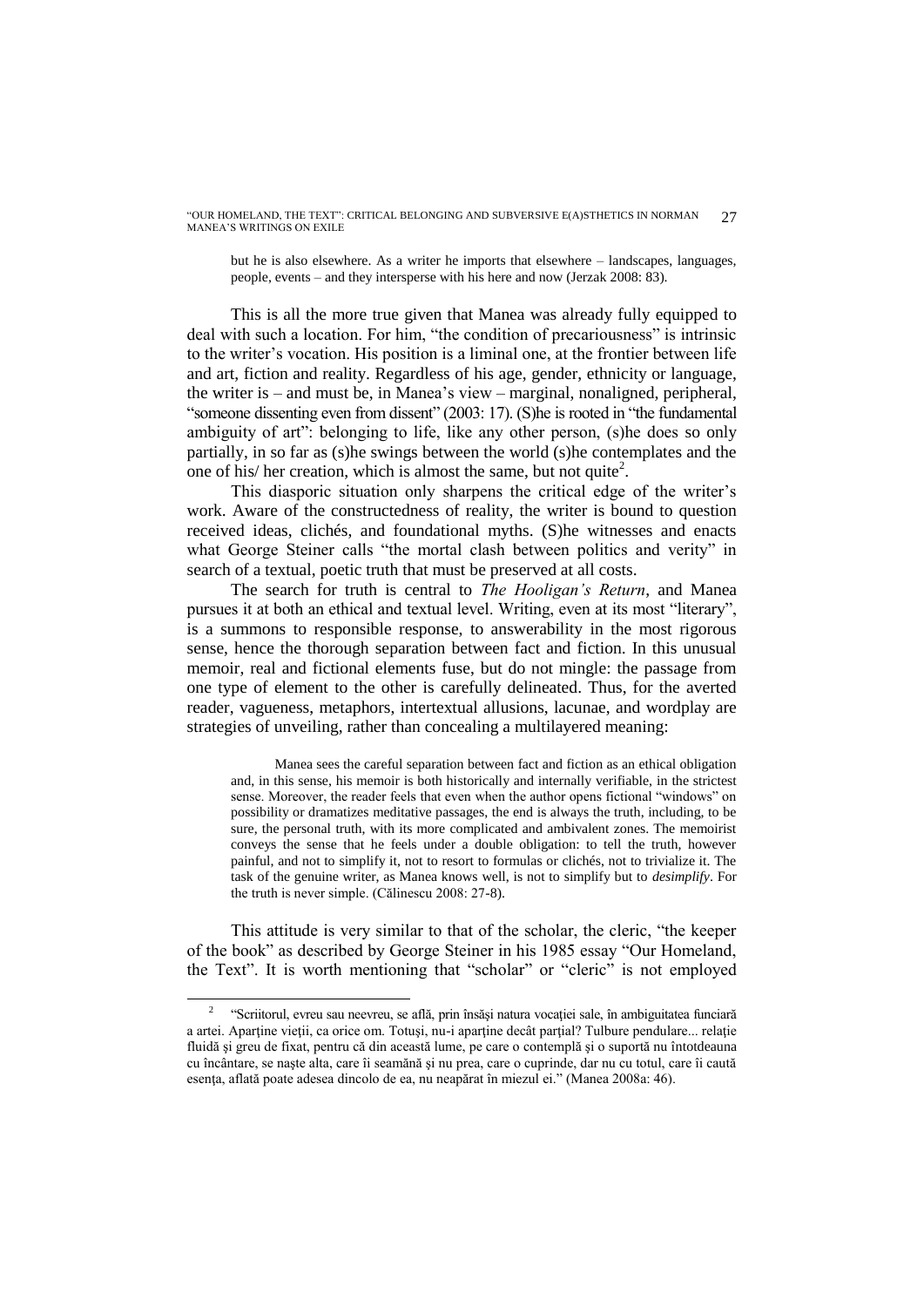solely in its traditional sense: Steiner uses these words to designate "the man or the woman at home in the text", be them writers or commentators. Fidelity to the text, "each seeking out of a moral, philosophic, positive verity", is in fact an expression of faithfulness to one"s true self, a way of acknowledging one"s origin and mission:

A true thinker, a truth-thinker, a scholar, must know that no nation, no body politic, no creed, no moral ideal and necessity, be it that of human survival, is worth a falsehood, a willed self-deception or the manipulation of the text. This knowledge and observance *are* his homeland. It is the false reading, the erratum that makes him homeless (author"s emphasis) (Steiner 1996 [1985]: 116)

Once again, Manea seems to fit the profile. Barely restored to a "fairy-tale normality" in post-war Romania, he struggles to regain the Romanian identity that was denied to him during the long years of deportation in Transnistria. This is also the moment of his encounter with "the word as miracle", one July afternoon in 1945, through the bias of Ion Creangă"s folktales. Gradually discovering "new words and new meanings", he absorbed them "quickly and with great excitement": at the time, he was already dreaming "of joining the clan of word wizards, the secret sect" he had just discovered (Manea 2008b: 5).

Gradually, though, the one-Party system took over, and life began to be spelled in the official wooden language. The only way to protect oneself from its "deadening effect" was through reading, and later on through writing. Speaking of his first story, "Pressing Love" (1966), Manea states that it aimed at reestablishing a thematic and linguistic normality at odds with the ideological imperatives of the moment. The reactions of the official press was prompt: the text was condemned as "apolitical, absurd, aestheticizing, and cosmopolitan"– all serious and covertly antisemitic accusations. But it didn"t matter: soon after, the young writer could hear his own voice in his own book, and the circle was closed: "I found the refuge I had so long desired. I was finally at home" (2008b: 7).

For "a native of the word", the real home is language: the native tongue, even if that tongue is Romanian, and the writer a Jew. But finding a home is not all – for it to endure, one has to defend it:

I had protected my language as well as I could from the pressures of official speech; now I had to defend it from suspicious censors who would massacre or eliminate sentences, paragraphs, and chapters, in my following books (Manea 2008b: 7).

This tedious struggle ends in 1986, after months of strenuous efforts for the publication of *The Black Envelope*. This last battle took its toll, and Manea decided to leave Romania – a difficult decision for a writer rooted not in a space, but in a language. The prospect of leaving does not rejoice him: the exile is but a "suicide I preferred over the death at home":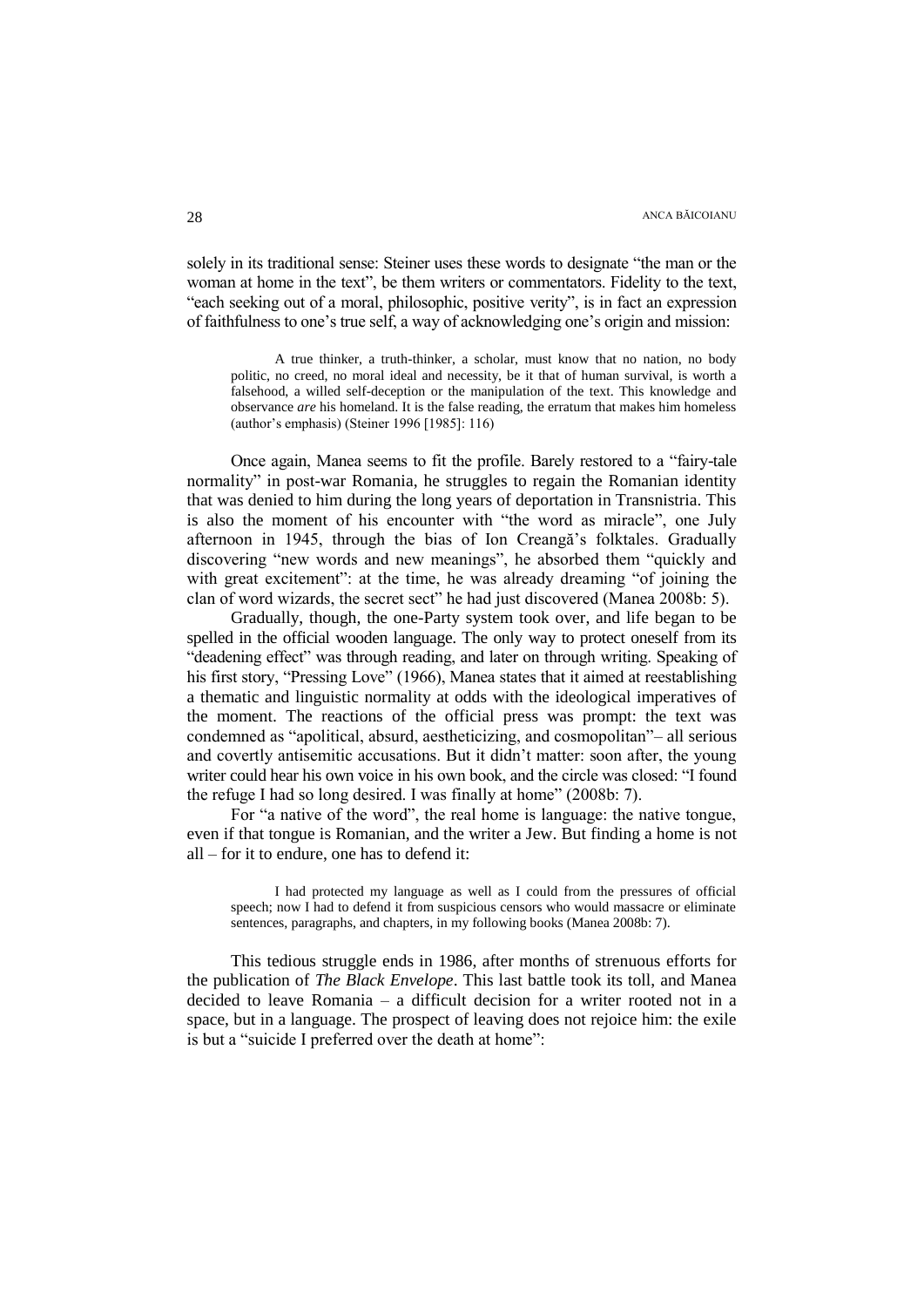"OUR HOMELAND, THE TEXT": CRITICAL BELONGING AND SUBVERSIVE E(A)STHETICS IN NORMAN MANEA"S WRITINGS ON EXILE 29

The writer, always a "suspect", as Thomas Mann said, an exile par excellence, conquers his homeland through language. To be exiled also from this last refuge represents a multiple dispossession, the most brutal and irredeemable decentering of his being. [...] For the writer, language is a placenta. Language is not only a sweet and glorious conquest, but legitimization, a home. Being driven out of this essential refuge, his creativity is burned to the core (Manea 2008b: 2, 10).

Writing in exile is what Manea later comes to call "the fifth impossibility" which supplements the other four already inventoried by Kafka. The native language becomes a "nomadic language", a "house of the snail" carried over various borders. Cut from its vivid source, it takes refuge in the privacy of the migrant self: a secret, intimate idiom.

The image of native language in exile as "the house of the snail" is also present in Steiner"s essay, but Manea did not borrow it from him: his reading of Steiner"s text was posterior to his use of this precise metaphor. However, its functioning is largely the same: in both cases, the original language is the ultimate warrantor of identity:

[...] writing has been the indestructible guarantor, the "under-writer" of the identity of the Jew: across the frontiers of his harrying, across the centuries, across the languages of which he has been a forced borrower and frequent master. Like a snail, his antennae towards menace, the Jew has carried the house of the text on his back. What other domicile has been allowed him? (Steiner 1996 [1985]:104).

Even so, the dislocation – in space, time, and language – is not altogether a negative experience. Its most important quality is that it provides a lesson in relativism and the opportunity of cross-cultural fertilization. The migrant writer reconciles the opposing meanings of *heimlich/unheimlich* and restores the unity anticipated by Freud: he defamiliarizes the imbricate geometry of space and time – the old home as well as the new, the past as well as the present – and at the same time he uncovers the secret articulations of authoritative principles.

In a certain sense, the migrant writer is always an anti-nostalgic, if by nostalgia we understand a sentimental idealization of the place of origin and of the personal and collective history associated with it. He constantly questions reality, irony and self-reflexivity are his most trustworthy allies, and his religion is what Steiner calls "critical humanism":

The man or woman at home in the text is, by definition, a conscientious objector: to the vulgar mystique of the flag and the anthem, to the sleep of reason which proclaims "my country, right or wrong," to the pathos and eloquence of collective mendacities on which the nation-state – be it a mass-consumer mercantile technocracy or a totalitarian oligarchy – builds its power and aggressions. The locus of truth is always extraterritorial; its diffusion is made clandestine by the barbed wire and watch-towers of national dogma (Steiner 1996 [1985]: 116-17).

In *The Hooligan's Return*, Manea's elective strategy to discard the "masks" glued to the face" and subvert the logic that forces him into one "ghetto of identity"